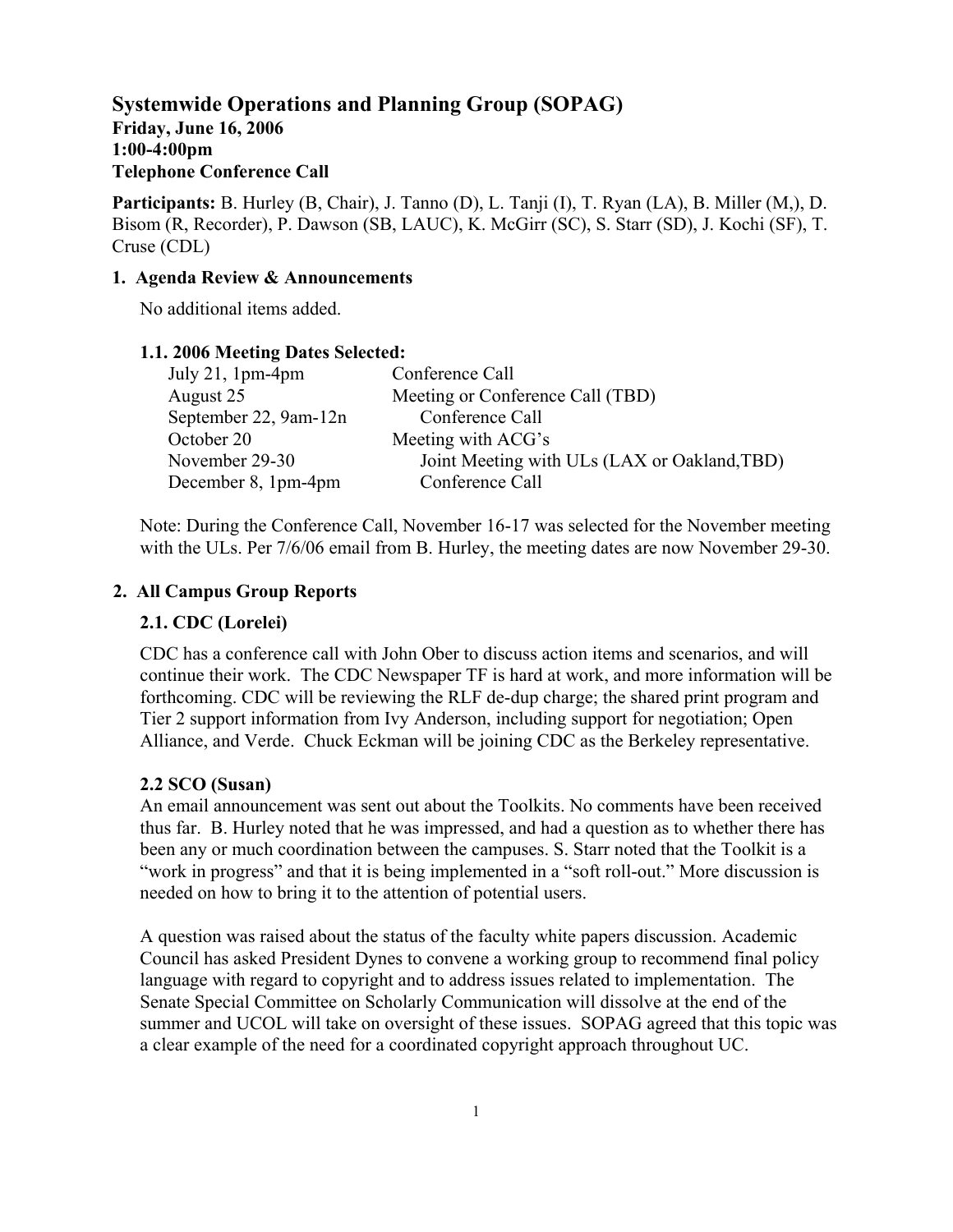# **2.3 HOPS (Patrick)**

The UC e-Links window is being examined for usability and HOPS will be involved for public services input. HOPS hopes to implement the proposal for Shared Digital Reference by fall quarter. Either QuestionPoint, -or an IM client should - be made available to all campuses. Policy pages with specific information for each campus will be created. A proposal from HOPS with a proposed implementation plan and financial implications is needed by SOPAG. HOPS will discuss this at their June 30 conference call.

ACTION: Patrick will have HOPS prepare a proposal for SOPAG.

# **2.4 HOTS (John)**

HOTS has requested the formation of a new CIG to focus on cataloging across the campuses with an emphasis on BSTF issues raised. SOPAG members discussed the relationship and/or overlap of the proposed CIG to the SCP. Could it be an SCP advisory committee? Would there be overlap in membership? Should this activity be combined with SCP? The relationship needs to be clarified

**ACTION**: SOPAG recommended endorsing the charge with the following changes: 1. make explicit regular consultation with the SCP Advisory Committee; 2. make the appointment process confirm to SOPAG's procedure; 3. indicate that the group will be reviewed after one year; and 4. express key responsibilities more aggressively, e.g., develop and recommend polices, rather than share information. J. Tanno will share these comments with HOTS, and ask that a revised charge be sent to SOPAG for review and approval at the July conference call.

# **2.5 LPL (Julia)**

No report from LPL. It was agreed to monitor the activities and needs, and discuss a potential change to LPL's status in October.

# **2.6 LTAG (Terry)**

LTAG is coming to closure on their scenarios document, projecting out UC's evolution over the next ten years.

#### **2.6.1 Web Conferencing Software**

Terry report that LTAG's experience with Web conferencing software (from Stephen Schwartz/UCLA) was that is a great tool for phone meetings, including online editing and brainstorming/ whiteboard work during the meeting. It is not so great for asynchronous editing between meetings and is not a replacement for true collaboration software. Bruce reported that Merced has hosted web conferencing for other groups, and they were surprised at how well it worked in some situations. However, each web meeting needs an "owner" who is very familiar and comfortable with the software."

 **ACTION**: SOPAG will continue to monitor web conferencing options for now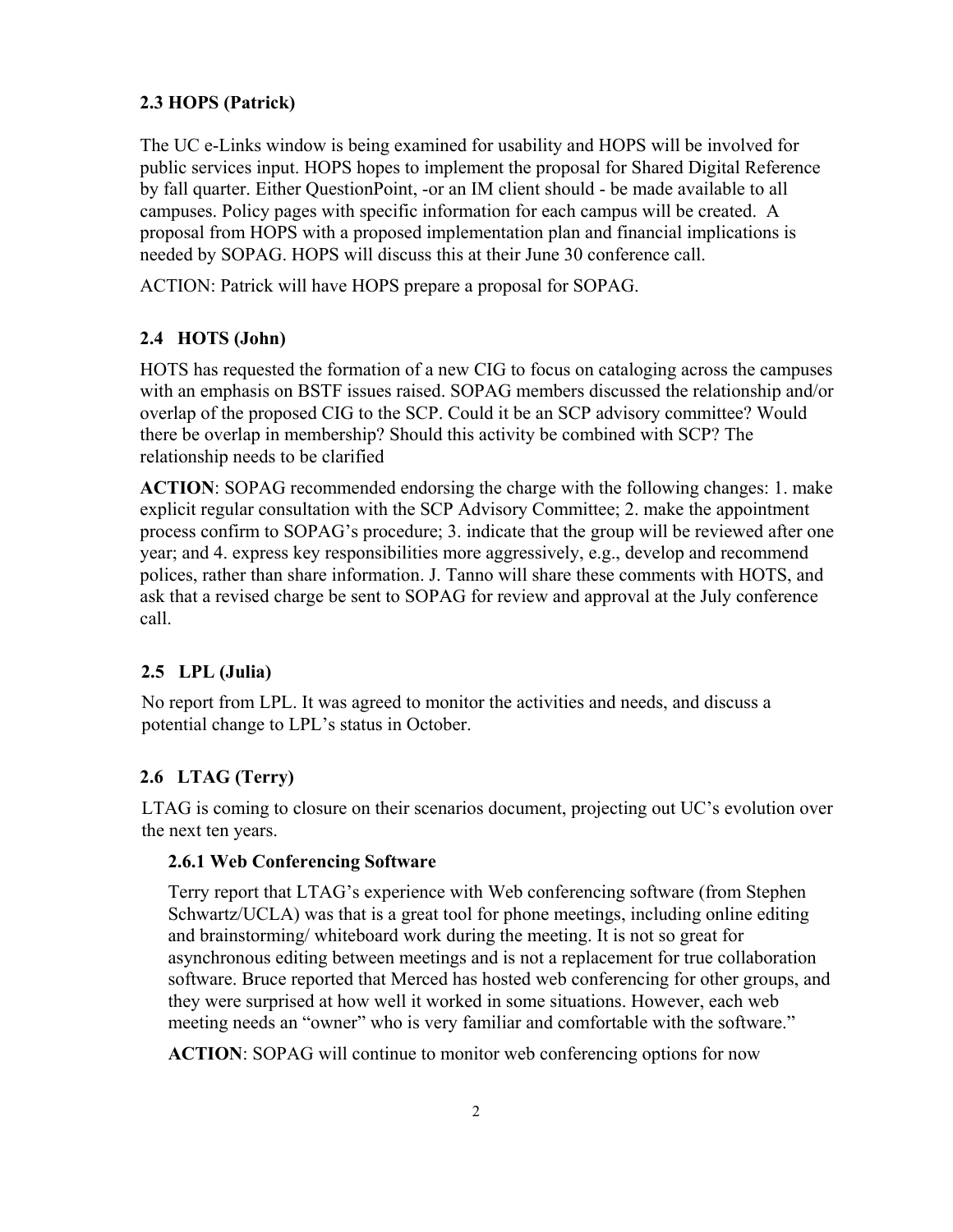### **2.7 RSC (Susan)**

 The RSC has not met recently. Z Portal from Fretwell Downing, which will provide the VDX patron interface, should be available soon.

## **3. Task Force Reports**

### **3.1 Bibliographic Services Task Force (Terry)**

Terry provided a draft "next BSTF steps" document for discussion, and SOPAG reviewed issues and possible next steps. Terry and Bernie will meet with the BSTF before the August SOPAG meeting to discuss realistic short-term options to start things moving, such as a project plan, timeline, resources, and roadmap and then forward this information to the ULs to consider.

# **3.2 RLF Persistence Policy & Procedures (Julia)**

### **3.2.1 SOPAG RLF Persistence Procedures TF**

The Task Force has been hard at work – a draft report has been shared with SOPAG. Although there is a short turn-around time, feedback from the campus review is critical.

**ACTION**: Julia will let Colleen Carlton know that the RLFs should send the report to selected staff from each campus for an initial review and comment. Julia will send Gary Lawrence changes to the RLF Persistence Policy.

### **3.3 SOPAG ERMS Implementation Team (Trisha)**

SOPAG discussed the status of the ERMS implementation. CDL is working with the vendor on dates. More information with be forthcoming

## **4. Report on CDL Related Items (Trisha)**

## **4.1. MELVYL**

Trisha reported on the possible dates for the migration to Version 16 of Ex Libris' software update. An email will be sent to SOPAG and the ACGs for distribution to the campuses when more information is available.

## **4.2 Shared Services Projects**

## **4.2.1 VDX Issues**

E. Meltzer is working on a report assessing the implementation experience on each campus. The report should be available to SOPAG in July.

## **4.3 E-Resources for Alumni & Affiliated Organizations**

Additional information will be distributed by CDL staff.

## **4.4 License Preparation Staff Work Session**

**ACTION**: Trisha will ensure that all campuses have submitted names of attendees.

## **5. Systemwide Library Planning (Trisha)**